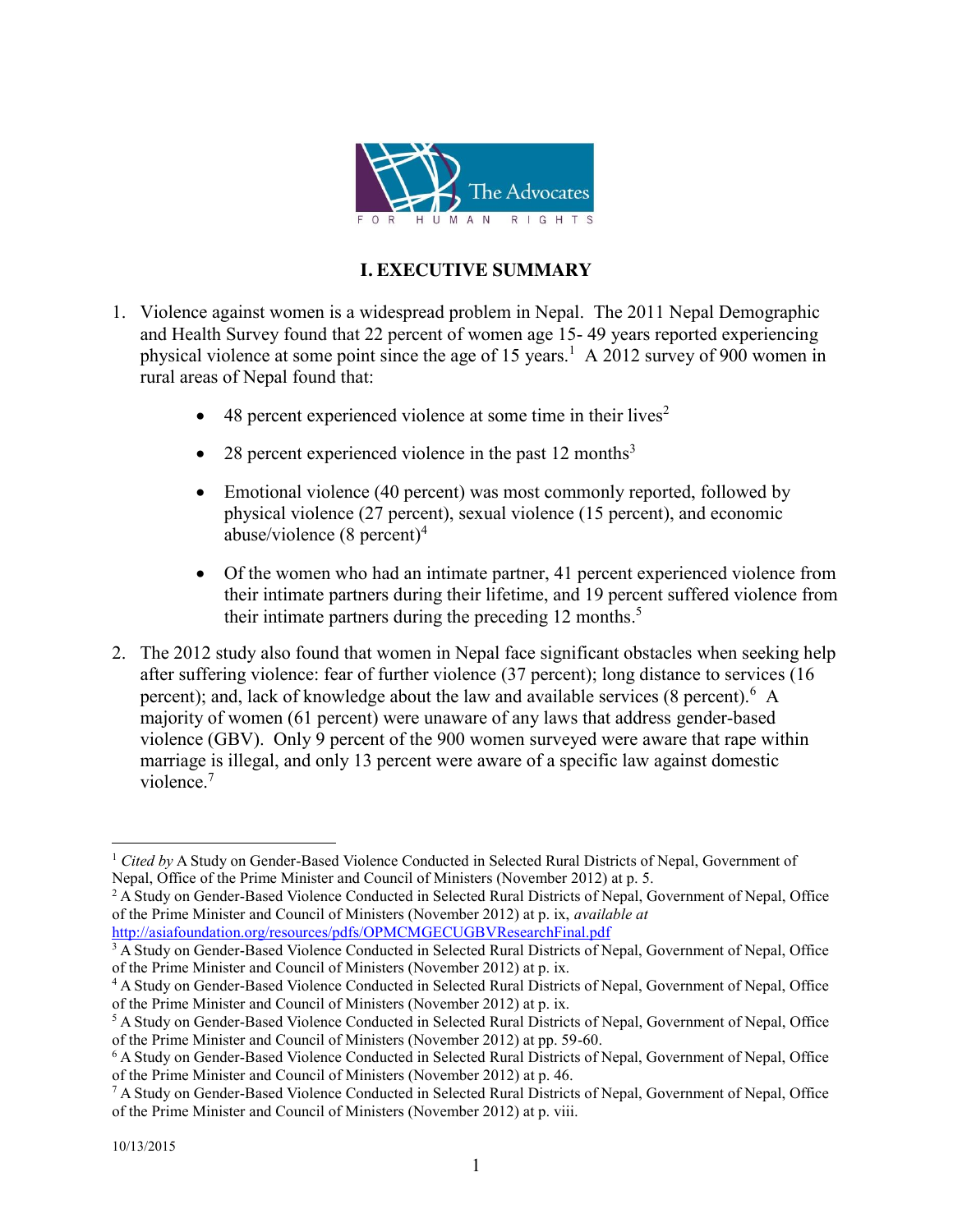- 3. According to the Nepal Police, 6,825 cases of DV were reported in 2013/14, compared to 1,800 cases in 2012/13 and 2,250 cases in 2011/12.<sup>8</sup> Nepal's National Women's Commission received 296 reports of DV incidents in 2013/14, 243 reports in 2012/13, and 273 reports in 2011/12.<sup>9</sup> In 2013/14, 372 DV claims were brought at the District Court level, 14 DV claims were brought at the Appellate Court level and no DV claims were brought to the Supreme Court. $10$
- 4. Domestic violence constitutes a violation of human rights. This submission addresses Nepal's compliance with its international human rights obligations in the context of domestic violence. Though Nepal has passed a Domestic Violence Act in 2009, the law does not adequately protect victims of domestic violence. The government of Nepal has also not devoted sufficient resources or training to implementing the law. This submission sets forth for the Human Rights Council the challenges that remain and provides recommendations for further domestic legislative, as well as justice and legal sector, reforms to be considered during the second Universal Periodic Review of Nepal.

# **II. LEGAL FRAMEWORK**

#### *A. Scope of International Obligations*

- 5. Nepal has ratified a number of treaties relevant to its obligations to prevent and punish acts of domestic violence. Nepal ratified the International Covenant on Civil and Political Rights on 14 May 1991,<sup>11</sup> the Convention on the Elimination of All Forms of Discrimination against Women on  $22$  April 1991,<sup>12</sup> the Optional Protocol to the Convention on the Elimination of All Forms of Discrimination against Women on 15 June  $2007$ ,<sup>13</sup> and the Convention against Torture and Other Cruel Inhuman or Degrading Treatment or Punishment on 14 May 1991.<sup>14</sup>
- 6. During its first UPR in January 2011, the following recommendations were examined by Nepal and received its support:

106.4. Introduce comprehensive legislation and more stringent enforcement of existing laws in the areas of domestic violence towards women and human trafficking (Indonesia);

106.8. Continue promoting the work of the National Commission for Women and for Dalit, through the reinforcement of resources that allows them to work in an efficient manner (Bolivia);

 <sup>8</sup> Nepal Police, Women and Children Service Directorate,

http://cid.nepalpolice.gov.np/index.php?option=com\_content&view=article&id=134&Itemid=197 <sup>9</sup> Statistics provided by Indu Tuladhar.

<sup>&</sup>lt;sup>10</sup> Statistics provided by Indu Tuladhar.

<sup>11</sup> International Covenant on Civil and Political Rights (entered into force 1976). *Available at* http://treaties.un.org/Pages/ViewDetails.aspx?src=TREATY&mtdsg\_no=IV-4&chapter=4&lang=en

<sup>&</sup>lt;sup>12</sup> The Convention on the Elimination of Discrimination Against Women (entered into force 1981). *Available at* http://treaties.un.org/Pages/ViewDetails.aspx?src=TREATY&mtdsg\_no=IV-8&chapter=4&lang=en <sup>13</sup> https://treaties.un.org/Pages/ViewDetails.aspx?src=TREATY&mtdsg\_no=IV-8-b&chapter=4&lang=en

<sup>&</sup>lt;sup>14</sup> The Convention against Torture and other Cruel, Inhuman or Degrading Treatment or Punishment (1984), *available at* http://www2.ohchr.org/english/law/cat.htm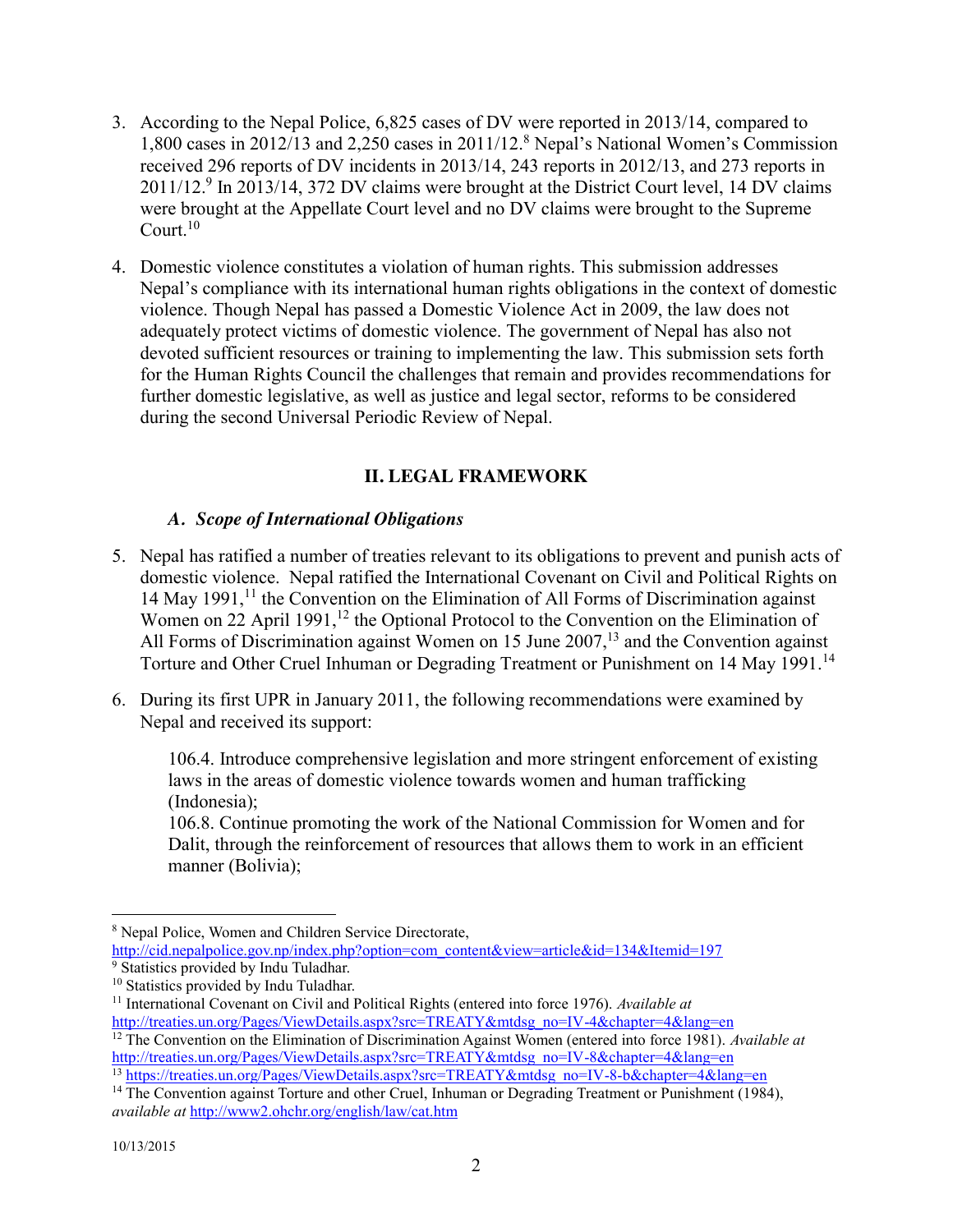106.28. Adopt effective measures to guarantee the protection of victims of gender violence, duly investigate allegations and ensure that those responsible be prosecuted and sanctioned (Spain);

106.29. Continue putting forward intensive efforts in order to eliminate violence against women and boost their participation in political and administrative decision-making (Azerbaijan);

106.31. [. . .] further strengthen law enforcement and the judicial system in the efforts to address impunity, prevent domestic violence, and to protect women and children from trafficking as well as physical and sexual exploitation (Malaysia) [. . .].

7. During its first Universal Periodic Review in January 2011, the following recommendations received the support of Nepal. Nepal considers that the following recommendations are already implemented or in the process of implementation:

107.6. Provide the National Dalit Commission and the National Women's Commission with sufficient resources to effectively realize their mandate (Slovenia);

107.8. Develop a National Action Plan on ending violence against women and children (Australia);

107.22. Ensure that the cases of violence against women and girls are duly investigated (Thailand);

107.23. Take measures to guarantee effective access to justice and protection for women victims of gender based violence (Brazil);

107.26. Develop the necessary tools to ensure education and human rights training, notably for law enforcement officials (Morocco); provide mandatory human rights training for its police force (New Zealand);

108.20. Regarding human trafficking and violence against women and children, take further legislative steps, where necessary, and accelerate efforts for their effective implementation (Japan).<sup>15</sup>

8. The Committee on the Elimination of Discrimination against Women ("CEDAW Committee"), in its Concluding observations dated 11 August 2011, expressed its concern about the "continued prevalence" of domestic violence in Nepal, and its related concerns about the lack of statistical data about domestic violence and the weak penalty for marital rape.<sup>16</sup>

<sup>&</sup>lt;sup>15</sup> In the Addendum, Nepal's responded to recommendations 108.20 and 108.21 ["Develop a comprehensive legal framework to protect children from trafficking (Austria)"] by citing the Human Trafficking and Transportation (Control) Act 2007 and the 2001 national action plan against the sale of women and children for sexual and labor exploitation.

<sup>&</sup>lt;sup>16</sup> Concluding observations of the Committee on the Elimination of Discrimination against Women—Nepal, Committee on the Elimination of Discrimination against Women, para. 19, CEDAW/C//NPL/CO/4-5 (11 August 2011), *available at*

http://tbinternet.ohchr.org/\_layouts/treatybodyexternal/Download.aspx?symbolno=CEDAW%2fC%2fNPL%2fCO% 2f4-5&Lang=en. The CEDAW Committee recommended that Nepal "(a) Ensure the effective implementation of the Domestic Violence Act, 2009 and other existing legislation and the proper prosecution and punishment of perpetrators of such violence; (b) Develop a nationwide data collection programme on cases of violence against women; (c) Take immediate measures to abolish the statute of limitations on the registration of sexual violence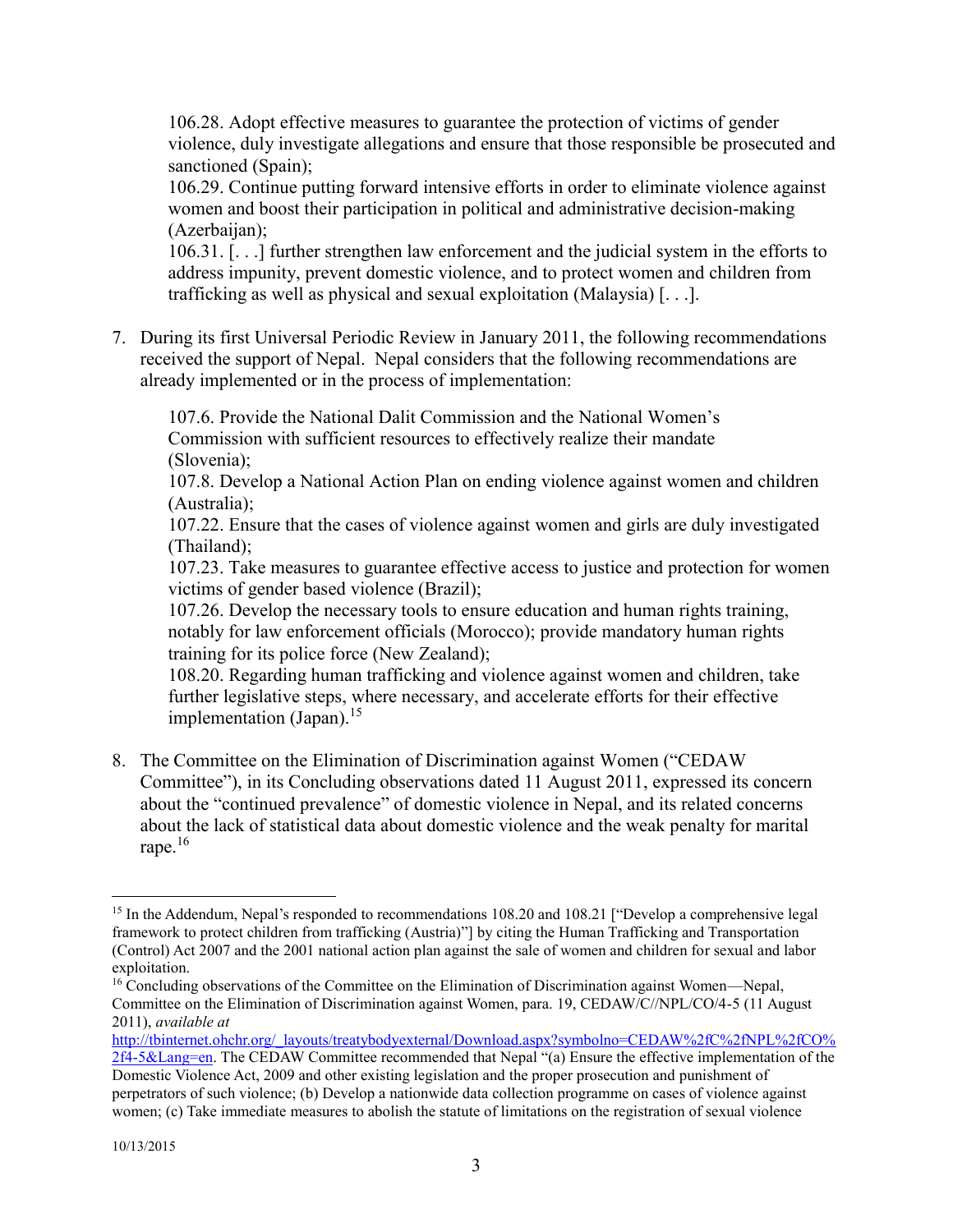9. Nepal's sixth periodic report to the CEDAW Committee is due in July 2015.

#### *B. Domestic Legislative Framework*

- 10. Nepal enacted the Domestic Violence (Offence and Punishment) Act, 2066 ("DV Act") in 2009, but weaknesses in several provisions of the law as well as in implementation of the law are hindering victim safety and perpetrator accountability.
- 11. The most critical weakness is that the DV Act treats domestic violence as an offense against an individual rather than as an offense against the State. A victim must file her own complaint with the National Women's Commission, the police, or a district court or local body. The role of police is limited to facilitating a compromise between the victim and the perpetrator instead of investigating the incident for purposes of potential criminal proceedings. Incarceration is not a mandatory punishment, and prosecution is not the government's responsibility under Schedule 1 of the State Cases Act, 1992.
- 12. The definitions in the DV Act both fail to protect women from the full range of intimate partner violence while simultaneously exposing them to potential harm if they choose to report a violation. The DV Act also fails to provide sufficient emergency protection to victims.
- 13. For a full list of issues with the current DV Act, see the proposed amendments listed under Recommendations.

#### **III. COMPLIANCE WITH INTERNATIONAL HUMAN RIGHTS OBLIGATIONS:**

#### *A. Positive Practices in Addressing Domestic Violence*

14. The Advocates for Human Rights commends the government of Nepal for taking steps to address the problem of violence against women. The government of Nepal has developed two national action plans to combat violence against women: <sup>17</sup>the National Action Plan Against Gender-based Violence [2010] and the Sex and Gender Based Violence and Gender Empowerment Strategy and Work Plan (2069/70-2073/74) [2012/13—2016/2017].18 The government of Nepal has also established a gender-based violence unit in the Prime

 $\overline{a}$ 

cases, to ensure women's effective access to courts for the crime of rape and other sexual offences; (d) Continue to provide the police, public prosecutors, the judiciary and other relevant Government bodies, as well as health-care providers, with the necessary training in domestic and sexual violence and undertake wider awareness-raising programmes in all communities, including the Dalit community, specifically targeting men and boys; (e) Adopt and enact without delay the draft law, currently under preparation, which significantly increases the punishment for marital rape, as mentioned during the dialogue, and undertake an awareness-raising campaign on the new provisions in this regard." Concluding observations of the Committee on the Elimination of Discrimination against Women— Nepal, Committee on the Elimination of Discrimination against Women, para. 20, CEDAW/C//NPL/CO/4-5 (11 August 2011).

<sup>&</sup>lt;sup>17</sup> Tuladhar, Indu and Basnet, Bikita, "Study on Implementation Status of Domestic Violence (Offence  $\&$ Punishment) Act, 2066 (2009)" at Chapter 2.1, April 30, 2014 (submitted to the Rule of Law and Human Rights Protection System in Nepal Programme).

<sup>&</sup>lt;sup>18</sup> Mid-Term Report on the Implementation status of Conclusions and Recommendations of the Universal Periodic Review of Nepal, National Human Rights Commission-Nepal (Sept. 2013), p. 18, *available at*  http://www.nhrcnepal.org/nhrc\_new/doc/newsletter/UPR%20Report%202013%20English.pdf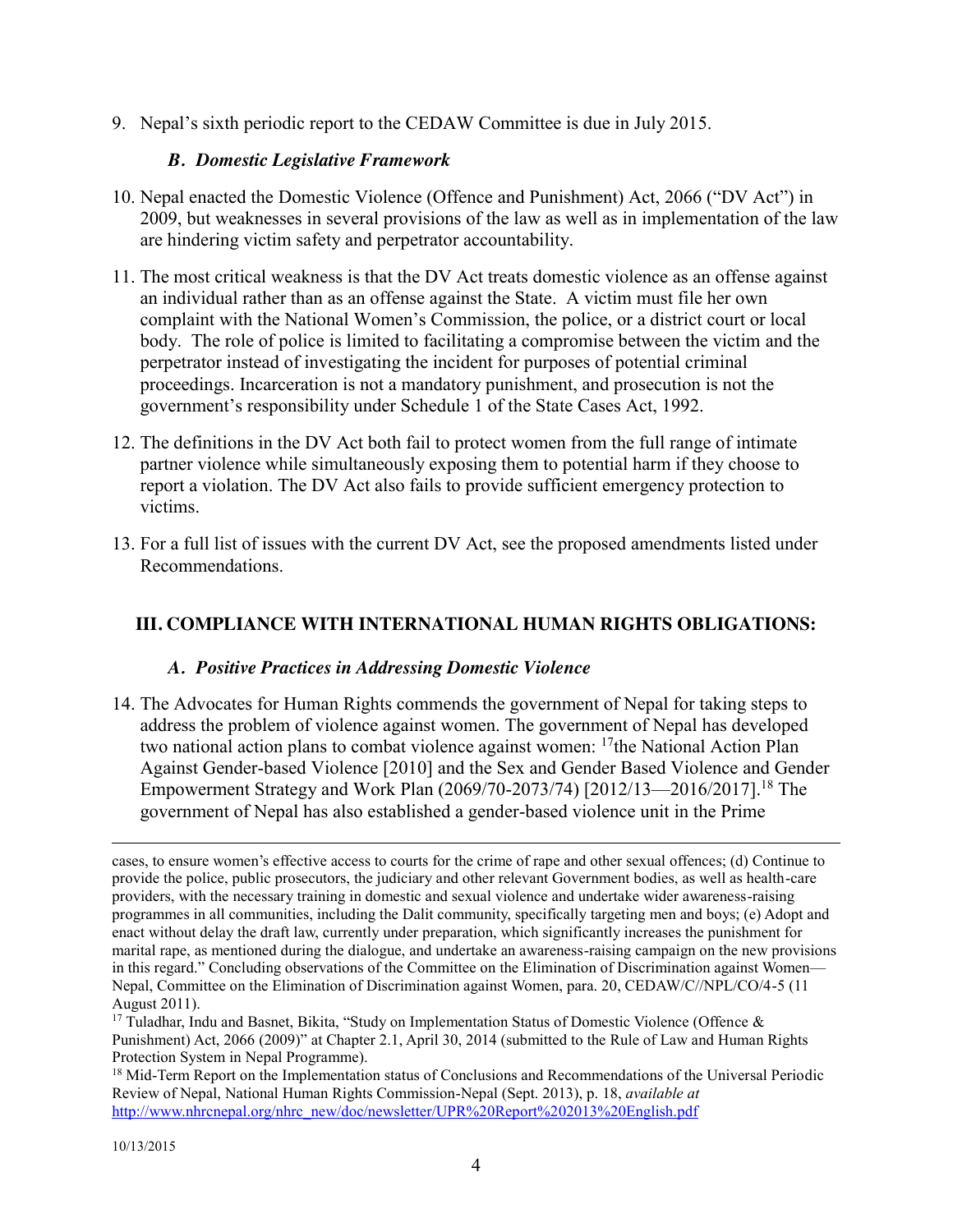Minister's Office.<sup>19</sup> In addition, Nepal's National Women's Commission (NWC) developed a Five-Year Strategic Plan (2009-2014) aimed at fighting VAW. Provisions include: establishing mechanisms to accept, monitor, and investigate complaints of violence; developing a network between the NWC (central) level and the local level to improve the monitoring and reporting of VAW; and, building a referral service.<sup>20</sup> To improve gender equality overall, the Nepal Law Commission has been reviewing the laws related to women $21$ 

15. In a further positive development, the Ministry of Health and Population has set up 16 hospital-based One-Stop Crisis Management Centers to help female victims of GBV.<sup>22</sup>

# *B. Challenges in Addressing Domestic Violence*

# *i. Women's rights not well protected*

- 16. Women's rights should receive constitutional protection, but efforts to enact a new constitution are stalled, given the Nepal's Constituent Assembly failure to meet its selfimposed January 22, 2015 deadline. $^{23}$
- 17. Following the decision of the Government of Nepal to not renew the mandate of the Office of the High Commissioner for Human Rights' (OHCHR) Country Office in Nepal, OHCHR's field presence formally closed operations on 31 March 2012.<sup>24</sup>
	- *ii. Lack of resources for implementation*
- 18. Though the 2009 DV Act established several complaint mechanisms, officials and advocates report that they have received very little training and do not have the resources to effectively carry out their responsibilities.
- 19. In a 2014 study, police officials interviewed noted that there are "very limited" resources for conducting DV training at the district levels, and they rely on NGOs and the UN for

<sup>&</sup>lt;sup>19</sup> Office of the Prime Minister and Council of Ministers,  $http://www.opmcm.gov,np/en/$ 

<sup>&</sup>lt;sup>20</sup> Tuladhar, Indu and Basnet, Bikita, "Study on Implementation Status of Domestic Violence (Offence & Punishment) Act, 2066 (2009)" at Chapter 3.2, April 30, 2014 (submitted to the Rule of Law and Human Rights Protection System in Nepal Programme). An English translation of the NWC's Second Five Year Strategic Plan (2014-2019) is available at http://www.nwc.gov.np/mainStory/showActivity/20

<sup>&</sup>lt;sup>21</sup> Mid-Term Report on the Implementation status of Conclusions and Recommendations of the Universal Periodic Review of Nepal, National Human Rights Commission-Nepal, p. 19; Information about the Nepal Law Commission is available at http://www.lawcommission.gov.np/

<sup>&</sup>lt;sup>22</sup> Tuladhar, Indu and Basnet, Bikita, "Study on Implementation Status of Domestic Violence (Offence & Punishment) Act, 2066 (2009)" at Chapter 3.5, April 30, 2014 (submitted to the Rule of Law and Human Rights Protection System in Nepal Programme).

<sup>23</sup> Michael Vurens van Es, Nepal's Constitutional Standoff Threatens Its Transition, *World Politics Review* (Jan. 26, 2015), http://www.worldpoliticsreview.com/articles/14924/nepal-s-constitutional-standoff-threatens-its-transition <sup>24</sup> http://www.ohchr.org/EN/countries/AsiaRegion/Pages/NPIndex.aspx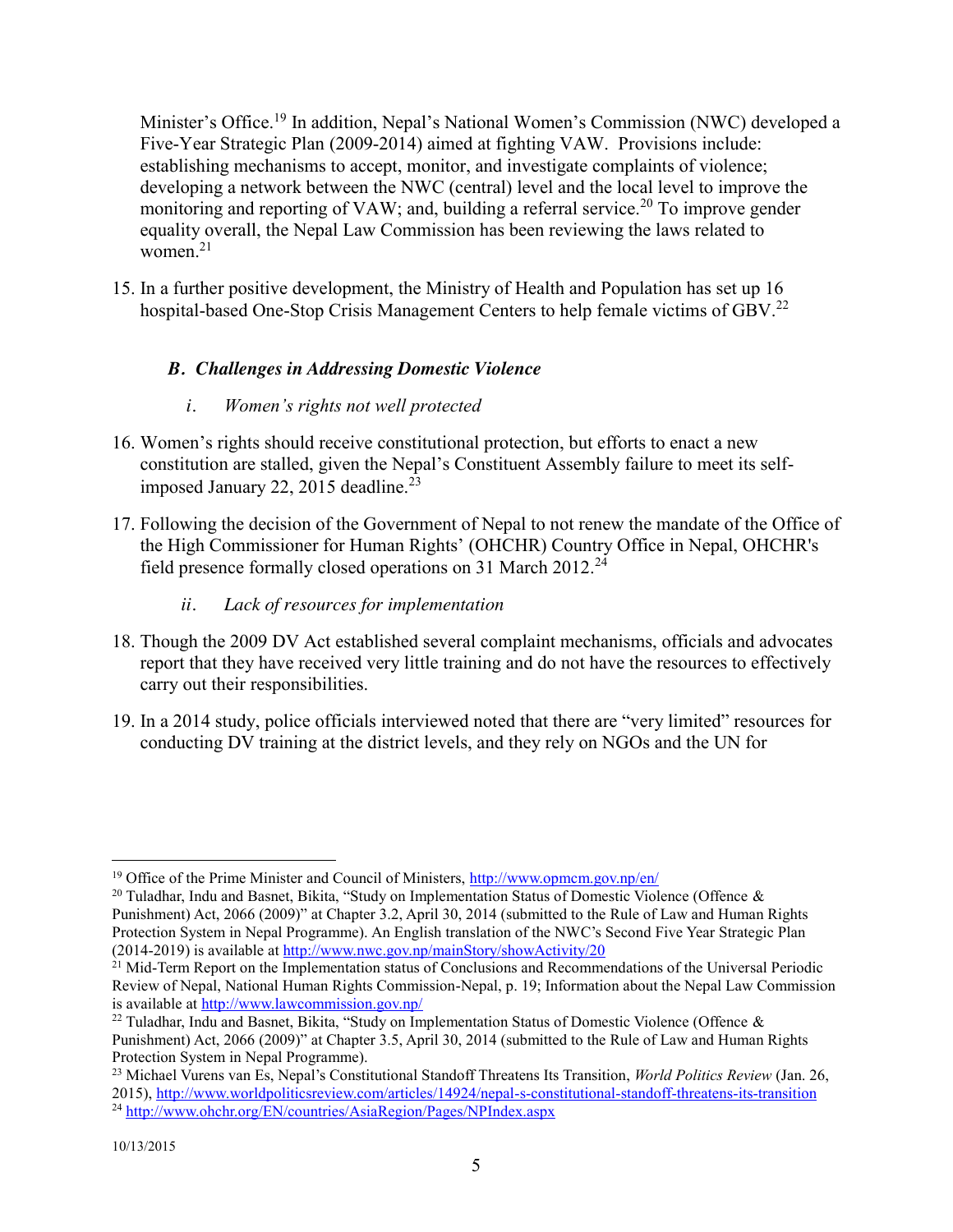resources.<sup>25</sup> Court officials have also not received systematic training on implementation of the DV Act.  $26$ 

- 20. The DV Act (section 4) provides that a complaint may be lodged with a "local body," which refers to a Village Development Committee (VDC). However, the VDCs lack the infrastructure needed to manage DV Act complaints.<sup>27</sup>
- 21. The National Women's Commission's legal aid unit, which is responsible for DV complaints filed with the NWC, lacks the human resources and physical infrastructure to address all of the complaints. NWC officials treat DV cases by attempting mediation and then referring the cases to district legal aid committees if not resolved through mediation.<sup>28</sup>
- 22. Section 4(11) of the DV Act gives district courts the jurisdiction to hear DV cases referred by police and local bodies, but court officials interviewed for a 2014 study on implementation of the DV Act stated that district courts have not received any DV cases referred by police or local bodies, and only a handful of individual complaints.<sup>29</sup>
- 23. Section 7 of the DV Act provides for in-camera proceedings at the victim's request, but a 2014 study on implementation of the DV Act found that courts lack the infrastructure to hold such hearings. $30$
- 24. Section 8 of the DV Act provides that cases shall follow the procedures of the Summary Procedure Act, 1971, which calls for adjudication within 90 days. However, a 2014 study on implementation of the DV Act found that, in practice, cases are taking two years or more to be decided. $31$ 
	- *iii. Lack of victim services*
- 25. Section 11 of the DV Act provides that the Government of Nepal (GON) "may establish" Service Centers for the purpose of "immediate protection" and "separate accommodation" of

<sup>&</sup>lt;sup>25</sup> Tuladhar, Indu and Basnet, Bikita, "Study on Implementation Status of Domestic Violence (Offence  $\&$ Punishment) Act, 2066 (2009)" at Chapter 3.1, April 30, 2014 (submitted to the Rule of Law and Human Rights Protection System in Nepal Programme).

<sup>&</sup>lt;sup>26</sup> Tuladhar, Indu and Basnet, Bikita, "Study on Implementation Status of Domestic Violence (Offence & Punishment) Act, 2066 (2009)" at Chapter 3.3, April 30, 2014 (submitted to the Rule of Law and Human Rights Protection System in Nepal Programme).

<sup>&</sup>lt;sup>27</sup> Tuladhar, Indu and Basnet, Bikita, "Study on Implementation Status of Domestic Violence (Offence  $\&$ Punishment) Act, 2066 (2009)" at Chapter 3.4, April 30, 2014 (submitted to the Rule of Law and Human Rights Protection System in Nepal Programme).

<sup>&</sup>lt;sup>28</sup> Tuladhar, Indu and Basnet, Bikita, "Study on Implementation Status of Domestic Violence (Offence  $\&$ Punishment) Act, 2066 (2009)" at Chapter 3.2, April 30, 2014 (submitted to the Rule of Law and Human Rights Protection System in Nepal Programme).

<sup>&</sup>lt;sup>29</sup> Tuladhar, Indu and Basnet, Bikita, "Study on Implementation Status of Domestic Violence (Offence & Punishment) Act, 2066 (2009)" at Chapter 3.3, April 30, 2014 (submitted to the Rule of Law and Human Rights Protection System in Nepal Programme).

 $30$  Tuladhar, Indu and Basnet, Bikita, "Study on Implementation Status of Domestic Violence (Offence  $\&$ Punishment) Act, 2066 (2009)" at Chapter 3.3, April 30, 2014 (submitted to the Rule of Law and Human Rights Protection System in Nepal Programme).

<sup>&</sup>lt;sup>31</sup> Tuladhar, Indu and Basnet, Bikita, "Study on Implementation Status of Domestic Violence (Offence & Punishment) Act, 2066 (2009)" at Chapter 3.3, April 30, 2014 (submitted to the Rule of Law and Human Rights Protection System in Nepal Programme).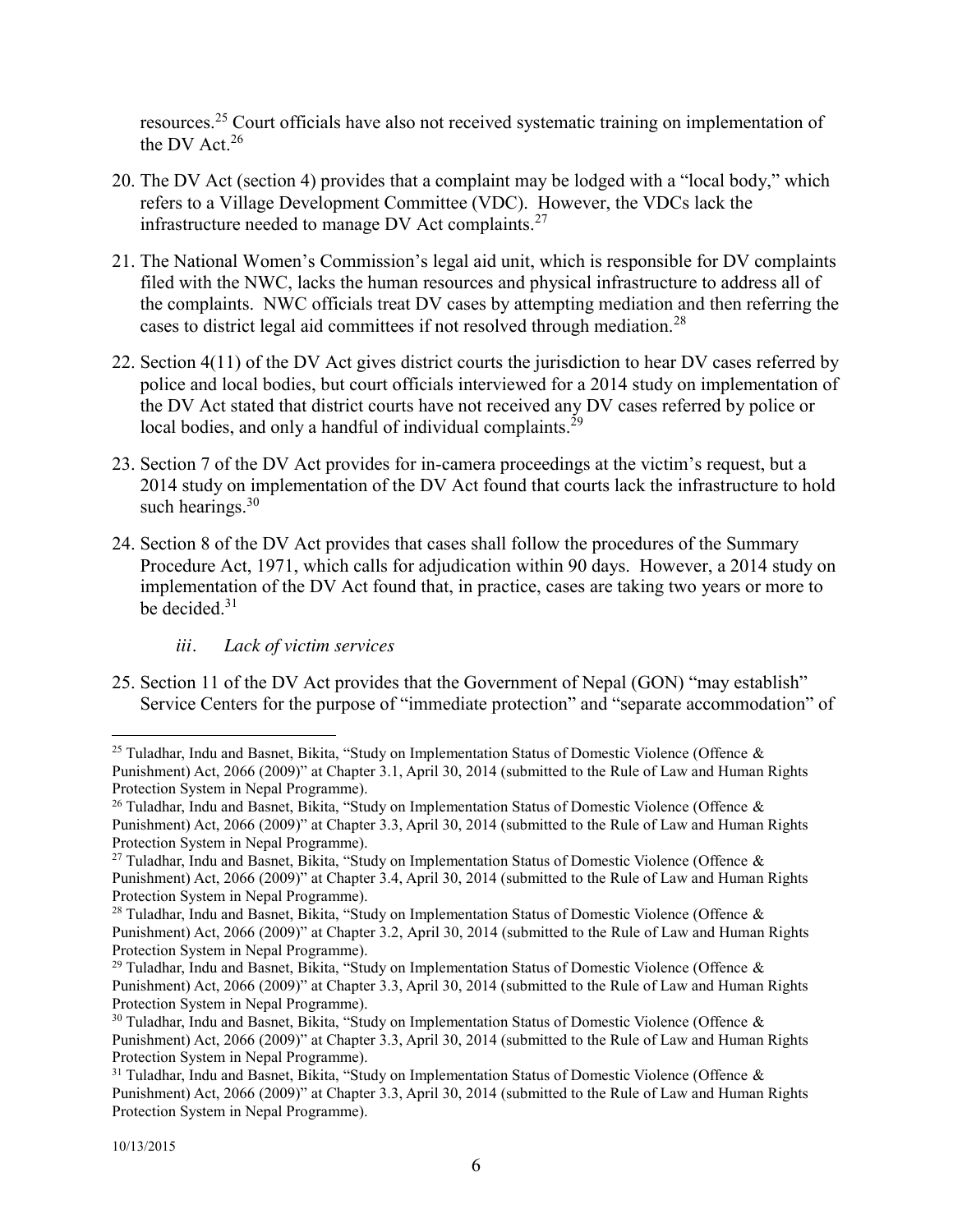the victim. The GON has established Service Centers in only 17 out of 75 districts, and the existing Service Centers are not adequately equipped to serve DV victims. Service Centers typically provide food, accommodation and medical care, but lack capacity to offer legal aid and mental health/social services. 32

26. Section 12 of the DV Act provides that the GON "shall establish" a Service Fund for the operation of Service Centers, but the GON has not yet established this fund.<sup>33</sup>

#### **IV.RECOMMENDATIONS**

27. The government of Nepal should work both to strengthen the existing Domestic Violence Act through legal reform and to provide the funding and training necessary to effectively implement the DV Act. The Advocates makes the following recommendations:

#### *A. Changes to Domestic Legislation*

- The government of Nepal should examine related laws (family laws, civil laws) and criminal laws) and amend provisions that discriminate against women.
- Nepal should develop a National Plan of Action on implementing the DV Act.
- $\bullet$  The government of Nepal should require periodic monitoring of the implementation of the DV Act.
- The government of Nepal should consider the following amendments to the DV Act:  $34$ 
	- o Amend the preamble to clearly state that domestic violence is a breach of human rights.
	- o Remove the focus on facilitating reconciliation. Mediation and reconciliation assume equality in bargaining power. In a relationship marked by domestic violence, the partners are not equal and the basic premise of mediation and reconciliation is non-existent. Moreover, reconciliation diminishes the criminality of the behavior and undermines the stated purpose of the 2009 Act to punish domestic violence in Nepal.
	- o Broaden definition of "domestic violence" to include the threat of physical harm or violence.
	- o Physical harm under Nepal's law excludes breaking limbs. The reason for the exclusion is unclear but should be eliminated. Breaking bones is a serious form of physical violence that should be included as domestic violence.

 $32$  Tuladhar, Indu and Basnet, Bikita, "Study on Implementation Status of Domestic Violence (Offence  $\&$ Punishment) Act, 2066 (2009)" at Chapter 3.5, April 30, 2014 (submitted to the Rule of Law and Human Rights Protection System in Nepal Programme).

<sup>&</sup>lt;sup>33</sup> Tuladhar, Indu and Basnet, Bikita, "Study on Implementation Status of Domestic Violence (Offence & Punishment) Act, 2066 (2009)" at Chapter 3.5, April 30, 2014 (submitted to the Rule of Law and Human Rights Protection System in Nepal Programme).

<sup>&</sup>lt;sup>34</sup> Additional information on drafting legislation on domestic violence and other forms of violence against women can be found at UN Women's Global Knowledge Centre on Ending Violence Against Women and Girls, *available at*, http://www.endvawnow.org/en/articles/393-core-elements-of-legislation-on-domestic-violence.html; see also, Drafting Domestic Violence Laws, StopVaw, The Advocates for Human Rights, *available at*, http://stopvaw.org/drafting\_law\_on\_domestic\_violence.html.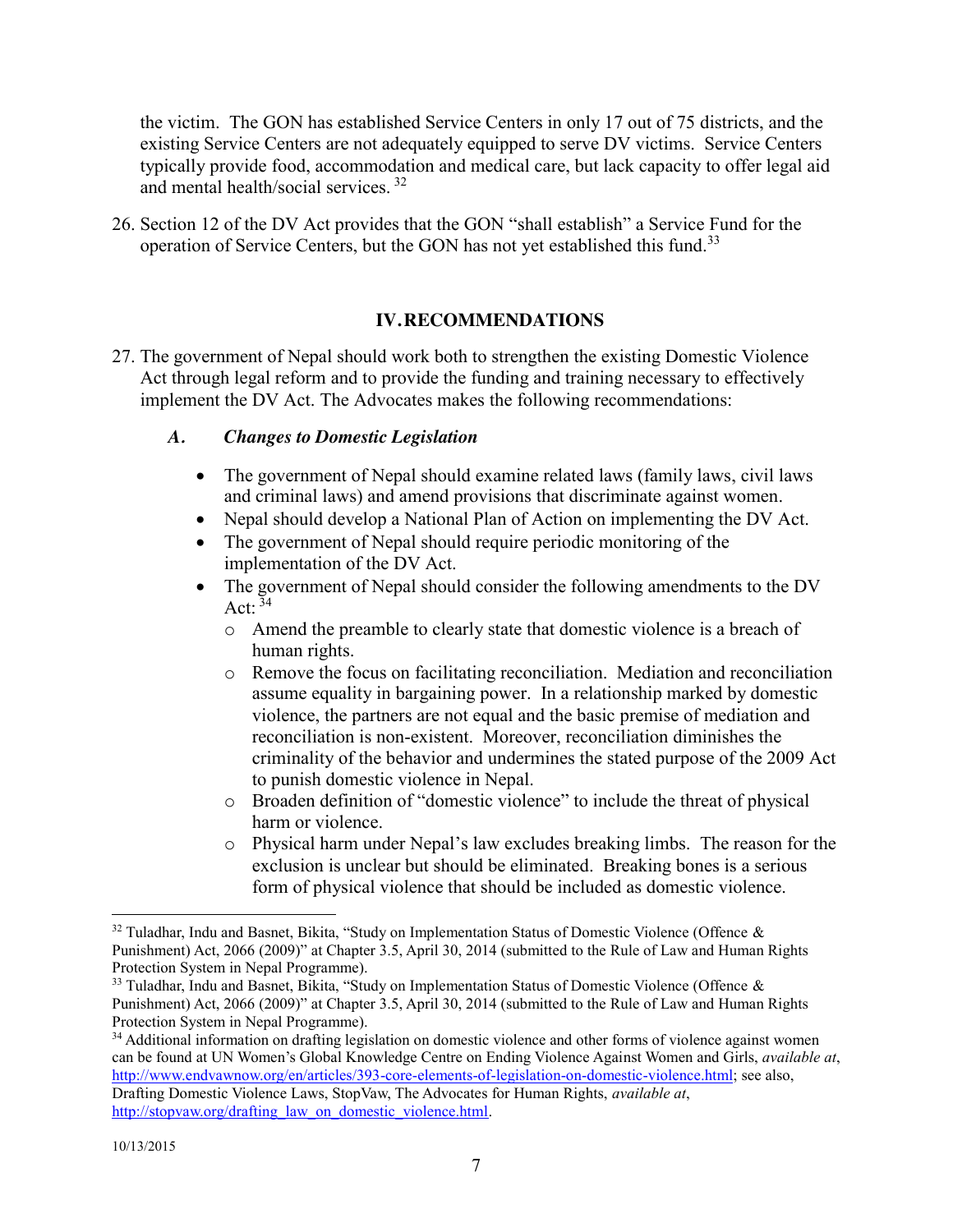- o Mental harm is a significant injury suffered by domestic violence victims. However, the definition in Nepal's law is too broad. The term "coercive control" should be substituted. That phrase is defined as "an act or pattern of acts of assault, sexual coercion, threats, humiliation, and intimidation or other abuse that is used to harm, punish, or frighten a victim. This control includes a range of acts designed to make resources and capacities for personal gain, depriving victims of the means needed for independence, resistance, and escape, and regulation the victim's everyday behavior."
- o The definition of "domestic relationship" should be broadened to include former intimate partners, individuals involved in a sexual or significant romantic relationship, and individuals who have a child in common.
- o The law should recognize sexual assault, including sexual assault within a marriage, as an act of domestic violence.
- o The definition of "economic harm" can be more effectively defined by including a specific definition. 35
- o Clarify the applicable penalties that relate to the gravity of the conduct; ensuring that perpetrators in like circumstances will receive like sentences and leaving less sentencing discretion with judges.
- o The definition of "perpetrator" is too narrow. It should be rewritten to include all intimate partners and former intimate partners.
- o Current law allows any person to file a complaint of domestic violence. Third party intervention should be limited to domestic violence directed at children or people vulnerable because of age or disability. The most dangerous time for a victim is when she decides to leave a batterer. It is critical that the decision about whether to report abuse be left to the victim. A report by a third party should be made only with the victim's consent.
- o 24-hour availability of reporting resources should be available to all victims. Reporting should not be limited to business hours.
- o Provide for emergency services.
- o DV cases should be placed under Annex I of the State Cases Act, 1992, so that DV is recognized and treated as a crime against the State.
- o Strengthen the provisions regarding protective orders (section 6 of the DV Act). This includes emergency protective measures. Current law requires a preliminary investigation into the complaint of abuse. Not providing

<sup>&</sup>lt;sup>35</sup> A suggested definition for "economic violence" is "(a) deprivation of all or any economic or financial resources to which the victim is entitled under any law or custom whether payable under an order of a court or otherwise or which the victim requires out of necessity including, but not limited to, household necessities for the victim and dependent children, if any, property, jointly or separately owned by the victim, payment of rent related to the shared household and maintenance;

<sup>(</sup>b) disposal of household effects, any alienation of assets whether movable or immovable, valuables, shares, securities, bonds and the like or other property in which the victim has an interest or is entitled to use by virtue of the domestic relationship or which may be reasonably required by the victim or her children or any other property jointly or separately held by the victim;

<sup>(</sup>c) prohibition to, or restriction on, continued access to resources or facilities which the victim is entitled to use or enjoy by virtue of the domestic relationship including access to the shared household; and

<sup>(</sup>d) damaging or destroying personal property in which the victim has an interest."